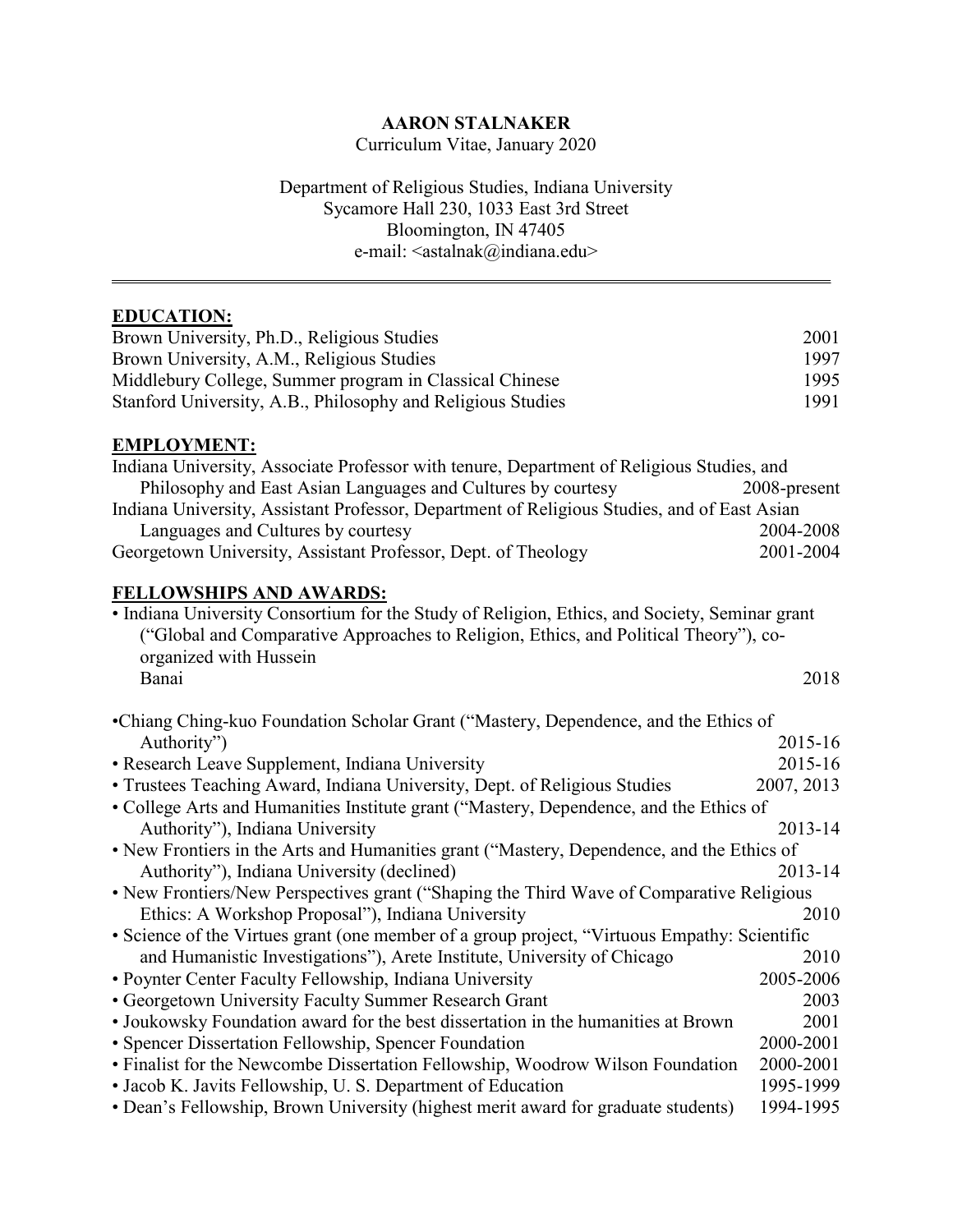• Phi Beta Kappa, Stanford University 1990

## **RESEARCH AND TEACHING INTERESTS:**

- Comparative Religious Ethics
- Chinese Philosophy and Religious Thought
- Christian Thought and Ethics
- Moral Philosophy
- Philosophy of Religions (theistic, non-theistic, and comparative)
- Method and Theory in the Study of Religion

# **BOOK:**

*Mastery, Dependence, and the Ethics of Authority*. New York: Oxford University Press, 2020.

Discussed: sole focus of a panel at the Central division meeting of the American Philosophical Association meeting, February 2020.

*Overcoming Our Evil: Human Nature and Spiritual Exercises in Xunzi and Augustine.* Moral Traditions series, ed. James Keenan. Georgetown University Press, 2006.

| Reviewed:  | Theological Book Review 22.1 (2010): 66-67 (J. McGarry)                                        |
|------------|------------------------------------------------------------------------------------------------|
|            | Journal of the Society of Christian Ethics 30.2 (2010): 215-216 (M. Farina)                    |
|            | Augustinian Studies 40.1 (2009): 169-176 (M. Cameron)                                          |
|            | Bulletin of the Institute of Chinese Literature and Philosophy, Academia                       |
|            | Sinica 34 (March 2009): 319-326 (J. Eichman)                                                   |
|            | Journal of the American Academy of Religion 76.1 (June 2008): 183-186<br>(W. Farley)           |
|            | <i>Theological Studies</i> 69.1 (March 2008): 201-202 (J. Miller)                              |
|            | Dao: a Journal of Comparative Philosophy 6 (2007): 318-323 (S. Angle)                          |
|            | Journal of Chinese Religions 35 (2007): 190-191 (J. Berthrong)                                 |
|            | Chinese Cross Currents 4.4 (October 2007): 186-190 (L. Chan)                                   |
|            | <i>Religious Studies Review</i> 33.3 (July 2007): 218 (A. Yong)                                |
|            | Journal of Chinese Philosophy 34.2 (June 2007): 311-314 (R. Wang)                              |
|            | Christian Century 124.9 (May 1, 2007): 24 (R. Lovin)                                           |
|            | Notre Dame Philosophical Reviews 2007.03.14 (T. C. Kline)                                      |
| Discussed: | partial focus of a panel at the American Academy of Religion national<br>meeting, October 2008 |
|            | breakfast with an author session, Society of Christian Ethics annual meeting,<br>January 2008  |
|            | sole focus of a panel at the American Academy of Religion national<br>meeting, November 2007   |

# **EDITED BOOK:**

*Religious Ethics in a Time of Globalism: Shaping a Third Wave of Comparative Analysis.* Co-edited with Elizabeth M. Bucar. New York: Palgrave Macmillan, 2012.

Reviewed: *Religious Studies Review* 42.3 (2016): 198 (B. Grelle)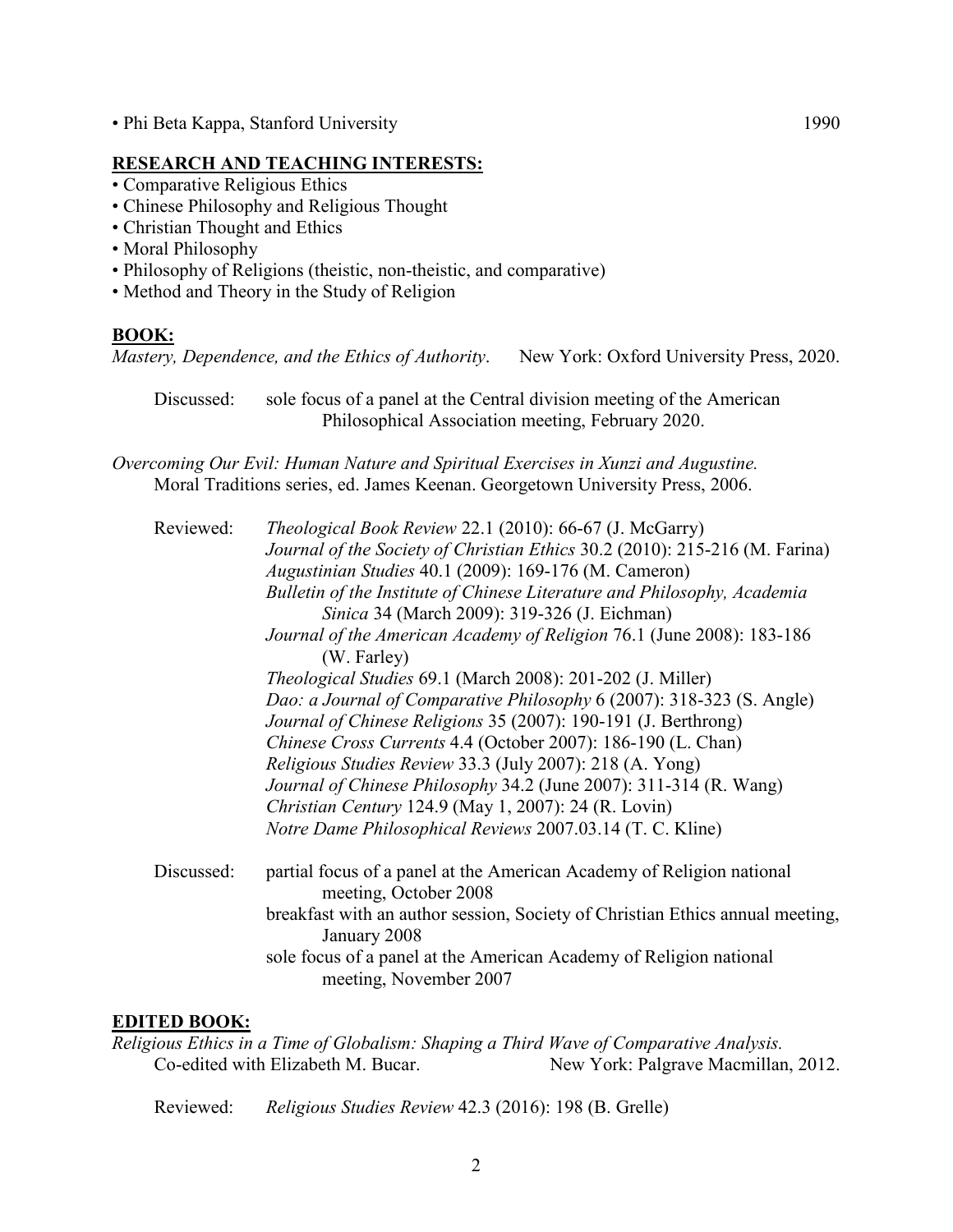Discussed: sole focus of a panel at the Society of Christian Ethics annual meeting, January 2015

#### **REFEREED ARTICLES AND CHAPTERS:**

"The Innocuous Legacy of Christian Ethics in Comparative Religious Ethics" *Journal of Religious Ethics* 47.4 (December 2019): 778-780.

"Striving for the Impossible: Early Confucians on Perfect Virtue in an Imperfect World" Forthcoming with Bloomsbury as part of a volume of essays edited by Yong Huang.

"Dependence and Autonomy in Early Confucianism" Forthcoming in *Oxford Handbook of Chinese Philosophy*, ed. Justin Tiwald (Oxford UP).

"Roles and Virtues: Early Confucians on Social Order and the Different Aspects of Ethics" *Perspectives in Role Ethics: Virtues, Reasons, and Obligation*, ed. Christine Swanton and Tim Dare (Routledge, 2020): 95-122.

"Self-Cultivation"

In *Dao Companion to the Philosophy of Xunzi*, ed. Eric Hutton (Dordrecht: Springer, 2016): 35-65.

"In Defense of Ritual Propriety"

*European Journal of Philosophy of Religion* 8.1 (Spring 2016): 117-141.

"Confucianism, Democracy, and the Virtue of Deference" *Dao: a Journal of Comparative Philosophy* 12.4 (December 2013): 441-459*.*

#### "Xunzi"

In *International Encyclopedia of Ethics*, ed. Hugh LaFollette (Oxford: Wiley-Blackwell, 2013): 5569–5573.

"Comparative Religious Ethics" In *International Encyclopedia of Ethics*, ed. Hugh LaFollette (Oxford: Wiley-Blackwell, 2013): 944-953.

"Introduction: The 'Third Wave' of Comparative Religious Ethics," with Elizabeth M. Bucar in *Religious Ethics in a Time of Globalism* (New York: Palgrave Macmillan, 2012), 1-26.

"Mastery, Authority, and Hierarchy in the 'Inner Chapters' of the *Zhuāngzǐ*" *Soundings: An Interdisciplinary Journal* 95.3 (2012): 255-283; reprinted in *Religious Ethics in a Time of Globalism* (New York: Palgrave Macmillan, 2012): 177-203.

"Xunzi's Moral Analysis of War and Some of its Contemporary Implications" *Journal of Military Ethics* 11.2 (August 2012): 97-113.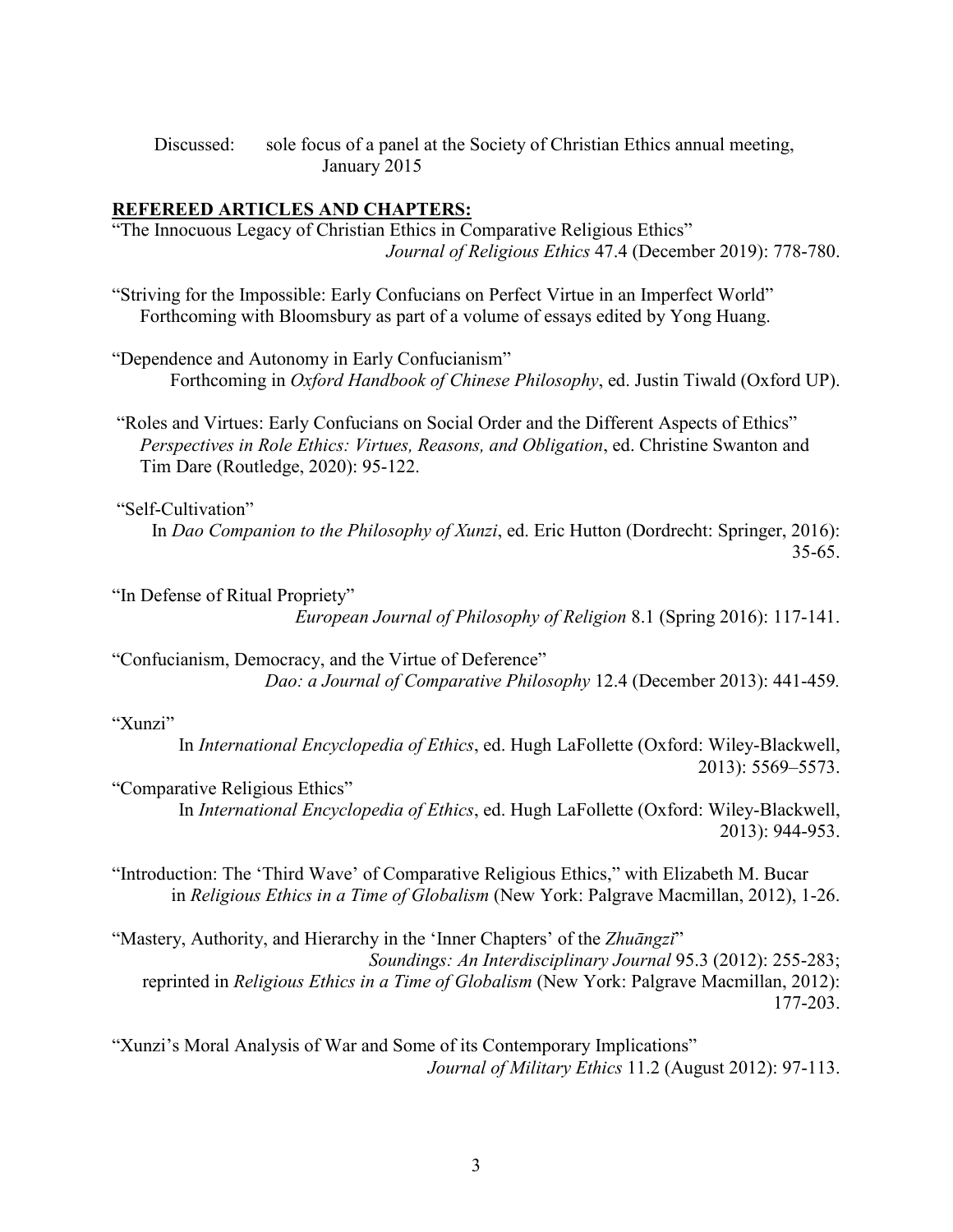reprinted in *Chinese Just War Ethics: Origin, Development, and Dissent*, ed. Ping-cheung Lo and Sumner B. Twiss (New York: Routledge, 2015): 135-152.

"Virtue as Mastery in Early Confucianism" *Journal of Religious Ethics* 38.3 (September 2010): 404-428.

"Judging Others: History, Ethics, and the Purposes of Comparison" *Journal of Religious Ethics* 36.3 (September 2008): 425–444.

"The Mencius-Xunzi Debate in Early Confucian Ethics" In *Teaching Confucianism*, ed. Jeffrey L. Richey, AAR's Teaching Religion series (New York: Oxford University Press, 2007): 85-105.

"Focus Introduction: Anthropos and Ethics: Categories of Inquiry and Procedures of Comparison" (co-authored with Mark Berkson, Thomas Lewis, and Jon Schofer) *Journal of Religious Ethics* 33.2 (Summer 2005): 177-185.

"Comparative Religious Ethics and the Problem of 'Human Nature'" *Journal of Religious Ethics* 33.2 (Summer 2005): 187-224.

"Spiritual Exercises and the Grace of God: Paradoxes of Personal Formation in Augustine" *Journal of the Society of Christian Ethics* 24.2 (Fall/Winter 2004): 137- 170.

"Rational Justification in Xunzi: On His Use of the Term *Lǐ* 理 " *International Philosophical Quarterly* 44.1 (March 2004): 53-68.

"Aspects of Xunzi's Engagement with Early Daoism" *Philosophy East and West* 53.1 (March 2003): 87-129.

# **NON-REFEREED PUBLICATIONS:**

"Conceptual Approaches in Comparative Religious Ethics" Forthcoming, *Blackwell Encyclopedia of Religious Ethics*, ed. William Schweiker.

"On Comparative Religious Ethics as a Field of Study," with Elizabeth M. Bucar *Journal of Religious Ethics* 42.2 (June 2014): 358–384.

"Transforming the Self: Confession and Performance in the Thought of Augustine and Xunzi" In *Augustine and World Religions*, ed. Brian Brown, John Doody, and Kim Paffenroth (Lanham, MD: Lexington Books, 2008): 227-274.

"Xunzi" *Encyclopedia of Religion*, 2<sup>nd</sup> ed., vol. 14 (New York: Macmillan, 2005): 9862-3.

# **REVIEWS:**

Review of *Ritual and Religion in the Xunzi*, edited by T. C. Kline III and Justin Tiwald (Albany, N.Y.: State University of New York Press, 2014)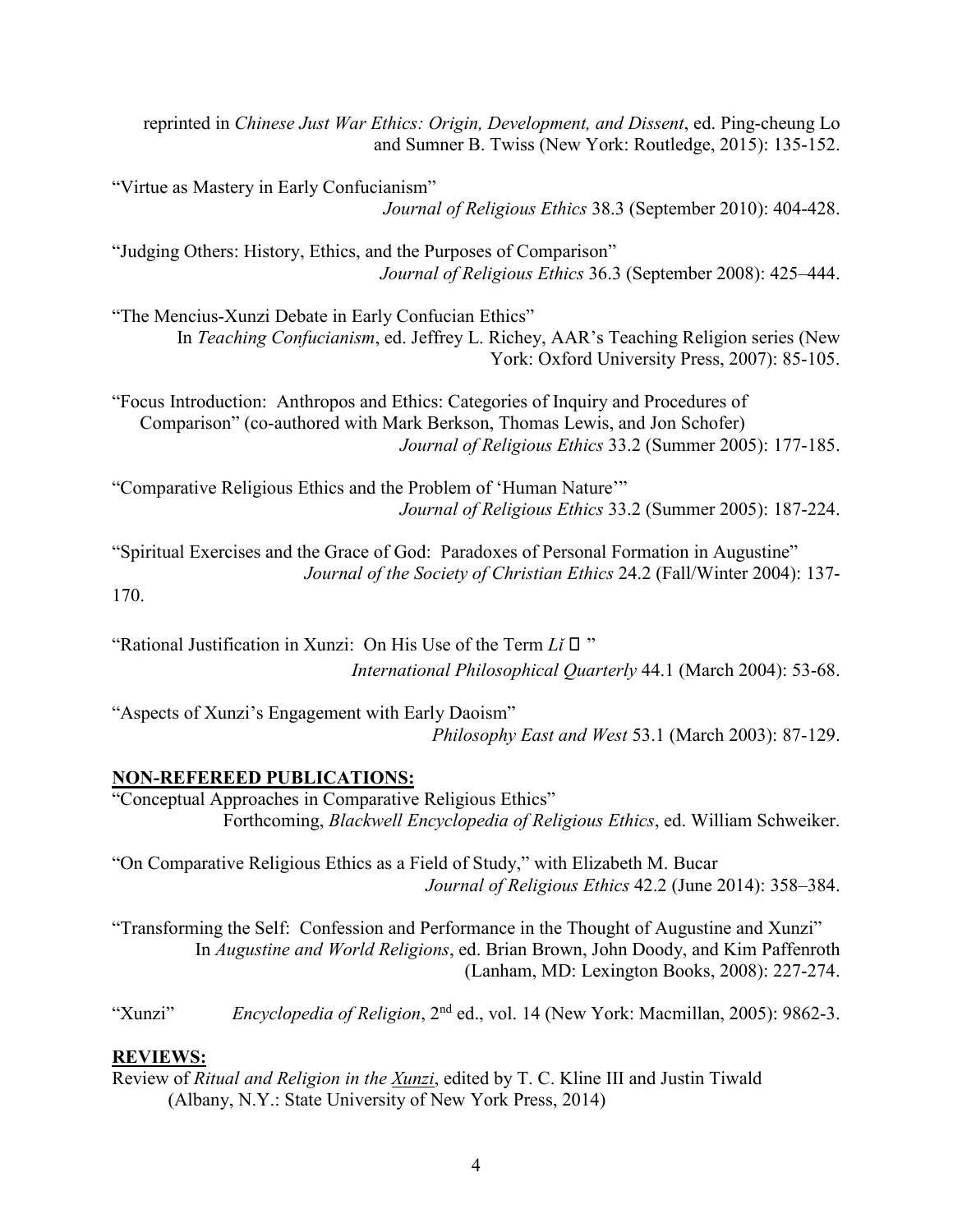*Dao: a Journal of Comparative Philosophy* 14.4 (December 2015): 615–619.

- Review of *Virtue Ethics and Consequentialism in Early Chinese Philosophy*, Bryan Van Norden (New York: Cambridge University Press, 2007) *The Journal of Religion* 89.2 (April 2009): 280-282.
- Review of *The Politics of Mourning in Early China*, Miranda Brown (Albany, N.Y.: SUNY Press, 2007)

*Journal of the American Academy of Religion* 76.4 (December 2008): 1039-1043.

Review of *Virtue, Nature, and Moral Agency in the Xunzi*, T.C. Kline III and Philip J. Ivanhoe, eds. (Indianapolis, Ind.: Hackett, 2000)

*The Journal of Chinese Philosophy* (June 2002): 293-296.

#### **CONFERENCE PRESENTATIONS AND INVITED LECTURES (selected):**

- "Early Chinese Cosmopolitanism? Reconsidering "Walking Two Roads" in the *Zhuangzi.*" To be presented at the 12<sup>th</sup> East-West Philosophers' Conference, University of Hawai'i. May 2020
- "Overcoming Our Evil: Spiritual Exercises in Augustine and Early Confucianism." To be presented at Loyola Marymount University. April 2020
- "Response to panelists." To be presented at the Central Division meeting of the American Philosophical Association. The extension of the February 2020
- "Dependence, Autonomy, and the Varieties of Relationship." To be presented at the Columbia Society for Comparative Philosophy, Columbia University. January 2020
- "Sagehood and Tyranny: Reconsidering Some of Xunzi's Political Ideas." Presented at the International Society for Chinese Philosophy meeting in conjunction with the annual meeting of the American Academy of Religion. November 2018
- "Striving for the Impossible: Early Confucians on Perfect Virtue in an Imperfect World." Presented at an international conference on Michael Slote's encounter with Chinese Philosophy, The Chinese University of Hong Kong. March 2018
- "Thoughts on the Legacy of Christian Ethics in Comparative Religious Ethics." Presented at the Society of Christian Ethics annual meeting. January 2018
- "Debating Universal Empire: The Early Chinese Quest for Order." Presented at Oxford University. July 2017
- "Dreaming of a Meritocracy." Presented at the annual meeting of the American Academy of Religion. November 2016
- "The Confucian Dào: Virtue as the Fruit of Shared Practices." Presented at Oberlin College.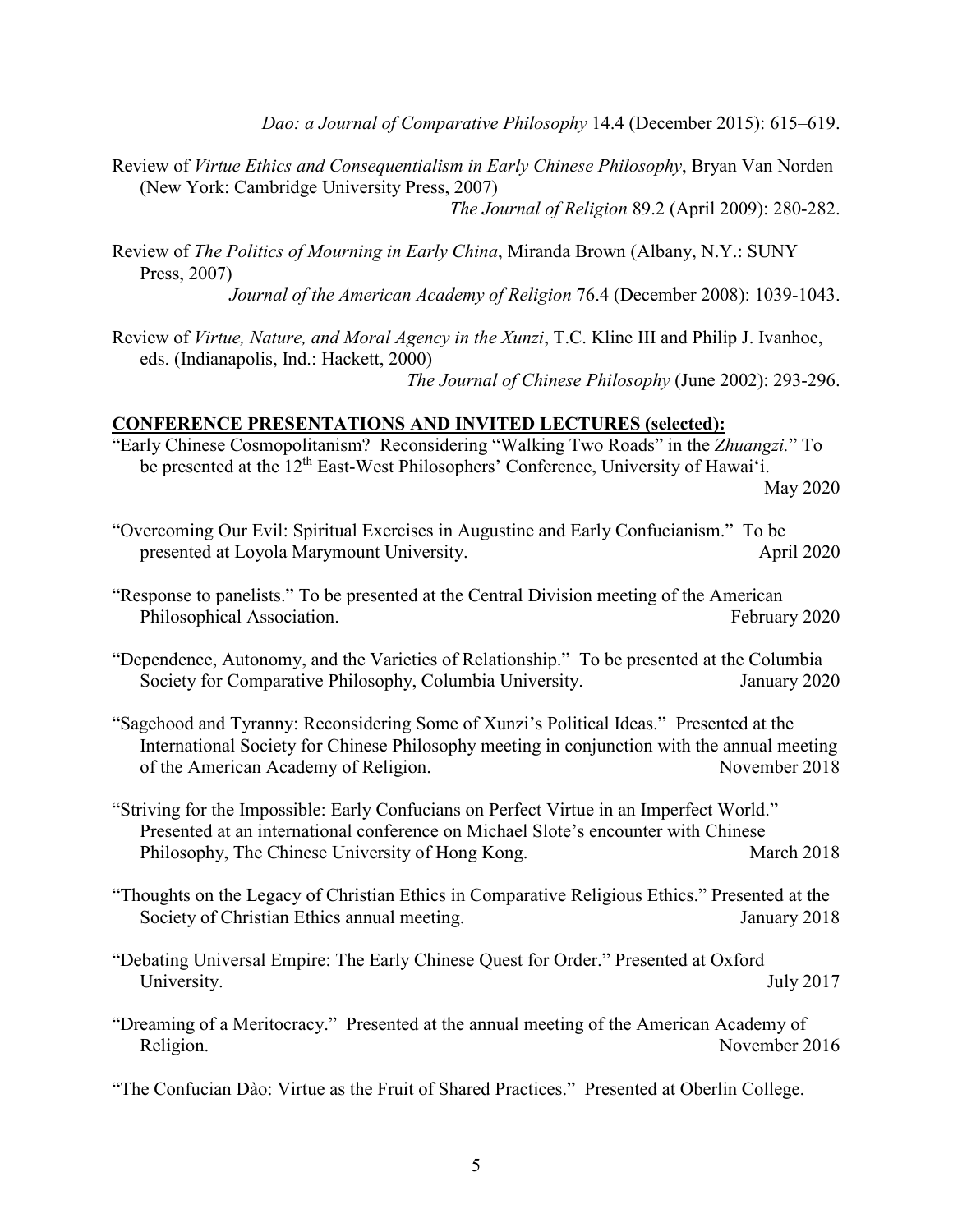- "An Early Confucian Theory of Shared Practice." Presented at the 11<sup>th</sup> East-West Philosophers' Conference, University of Hawai'i at Mānoa; and also at the 12th Annual Midwest Conference on Chinese Thought, University of Chicago.
- "Rethinking Dependence with the Early Confucians." Keynote lecture given at the  $24<sup>th</sup>$ Philosophical Collaborations Conference at Southern Illinois University, Carbondale, IL. March 2016
- "Why role ethics? Early Confucians on social order and the different aspects of ethics." Presented at a conference on role ethics hosted by the University of Auckland Philosophy Department, Auckland, New Zealand.  $\frac{1}{2016}$
- "Teacher-Student Relationships in the *Mengzi*." Presented at the Midwest Conference on Chinese Thought, North Central College. May 2015
- "Facing Human Vulnerability in a Dangerous World: Two Chinese Responses." Presented at the University of Alaska, Anchorage. March 2015
- "Response to panelists." Presented at the annual meeting of the Society of Christian Ethics, as part of a panel of critical appraisals of *Religious Ethics in a Time of Globalism*. January 2015
- "Xunzi on Virtue Politics and the Authority of the Wise." Versions presented at the Rutgers Workshop on Chinese Philosophy, the Midwest Conference on Chinese Thought (in absentia), and the International Symposium on Xunzi Research: Review and New Explorations, Han Dan, Hebei, PRC. April and June, 2014
- "Dependence and Autonomy in Early Confucian Teaching Relationships." Presented at the 18<sup>th</sup> annual meeting of the International Society for Chinese Philosophy. July 2013
- "Mastery and Dependence in Early Confucianism." Versions presented at the Society for Asian and Comparative Philosophy annual meeting, and also the American Academy of Religion annual meeting. October, November 2012
- "Xunzi's Moral Analysis of War and Some of its Contemporary Implications." Presented at Hong Kong Baptist University during a conference on Chinese Ethics of War and Peace. August 2011
- "The 'Third Wave' of Comparative Religious Ethics—Characterization and Prospects." Presented at the annual meeting of the Society of Christian Ethics. January 2011
- "Mastery, Authority, and Hierarchy in the Inner Chapters of the *Zhuangzi*." Presented at a workshop on comparative religious ethics, Indiana University **Solution** October 2010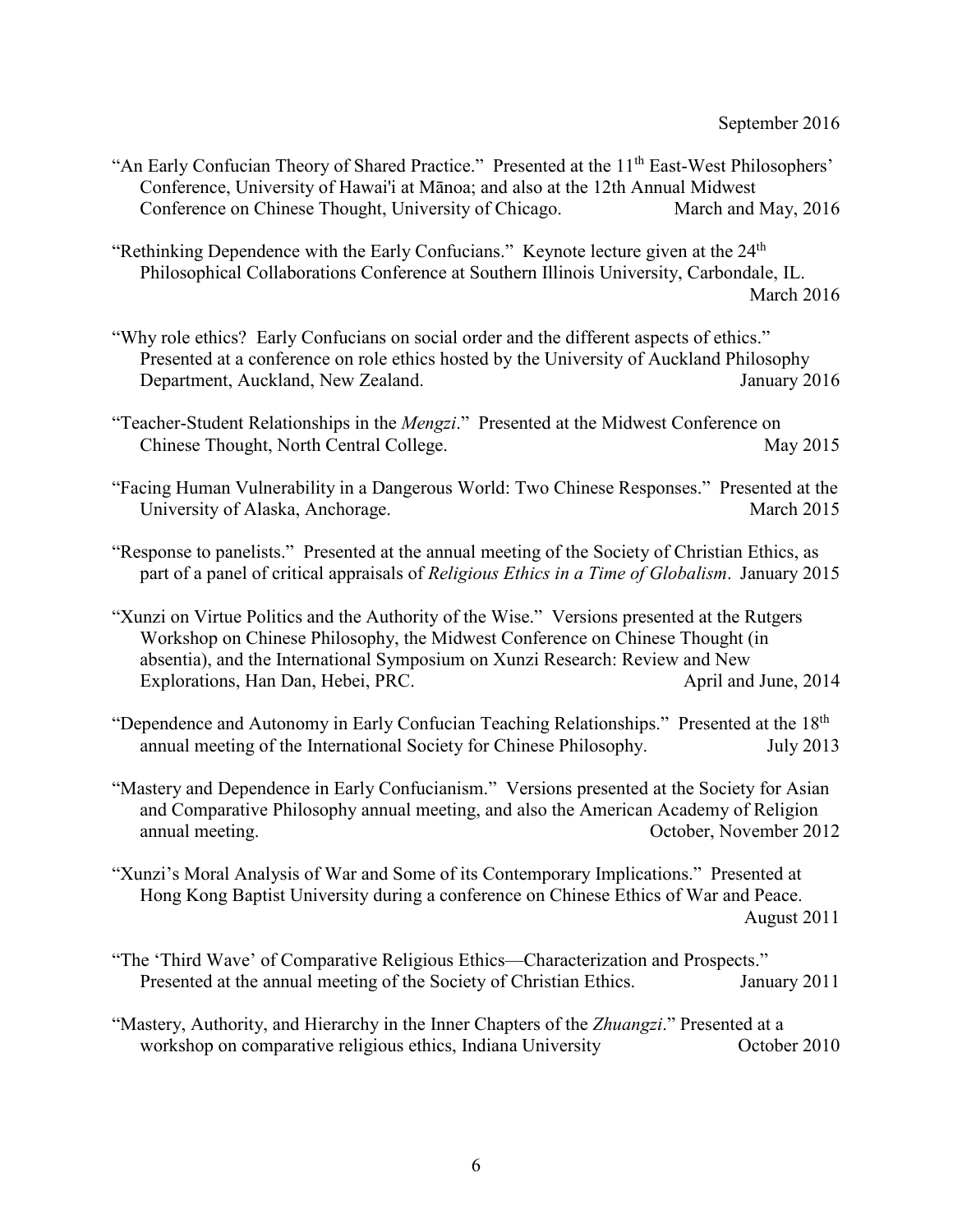- "Mastery, Authority, and Hierarchy in the *Zhuangzi*." Presented at the Midwest Conference on Chinese Thought, Depaul University May 2010
- "Disputing the Ethics of Ritual in Early China." Presented at the annual meeting of the American Academy of Religion, as part of a panel on "Self and Action" to a Comparative Perspective Seminar on Religions in Chinese and Indian Cultures November 2009
- "Virtue as Mastery in Early Confucianism." Invited lecture at Harvard Divinity School, as part of a series of lectures on "Moral Worlds and Religious Subjectivities" hosted by the Center for the Study of World Religions February, 2009
- Responded to panelists at the annual meeting of the American Academy of Religion, as part of a panel of critical appraisals of new work in Confucian ethics. October 2008

"Confucian Democracy and the Question of Deference" Bristol lecture in ethics, Florida State University, Department of Religion October 2008

"Xúnzi on kě  $\overline{q}$ , yù  $\hat{q}$ , and zhì  $\overline{\mathcal{L}}$ ." Presented at the Pacific Division Meeting of the American Philosophical Association. March 2008

- "Law and Virtue Revisited: Inspiration, Coercion, and Paternalism in Early Confucianism." Presented at the University of Oregon during a conference on Chinese thought. March 2008
- "Equality, Mastery, and Dependence: Overview of Work in Progress." Presented at the annual meeting of the Society of Christian Ethics. January 2008
- "Response to panelists." Presented at the annual meeting of the American Academy of Religion, as part of a panel of critical appraisals of my first book. November 2007
- "Virtue as Mastery in Early Chinese Thought." Presented at the Central Division Meeting of the American Philosophical Association. April 2007
- "Varieties of Comparison within Religious Studies." Presented at the annual meeting of the American Academy of Religion, as part of a panel on "The State of Comparative Enterprise in the Study of Religions." November 2006
- "Natural and Unnatural Hierarchies." Presented at the Poynter Center Faculty Fellows Fall Symposium. October 2006
- "Confucian Democracy and the Virtue of Deference." Presented at the Eastern Division Meeting of the American Philosophical Association. December 2005
- "Ritual and the 'Mode of Subjection' in Xunzi, with Comparative Observations." Presented at Indiana University, East Asian Studies Center, East Asian Colloquium Series. March 2005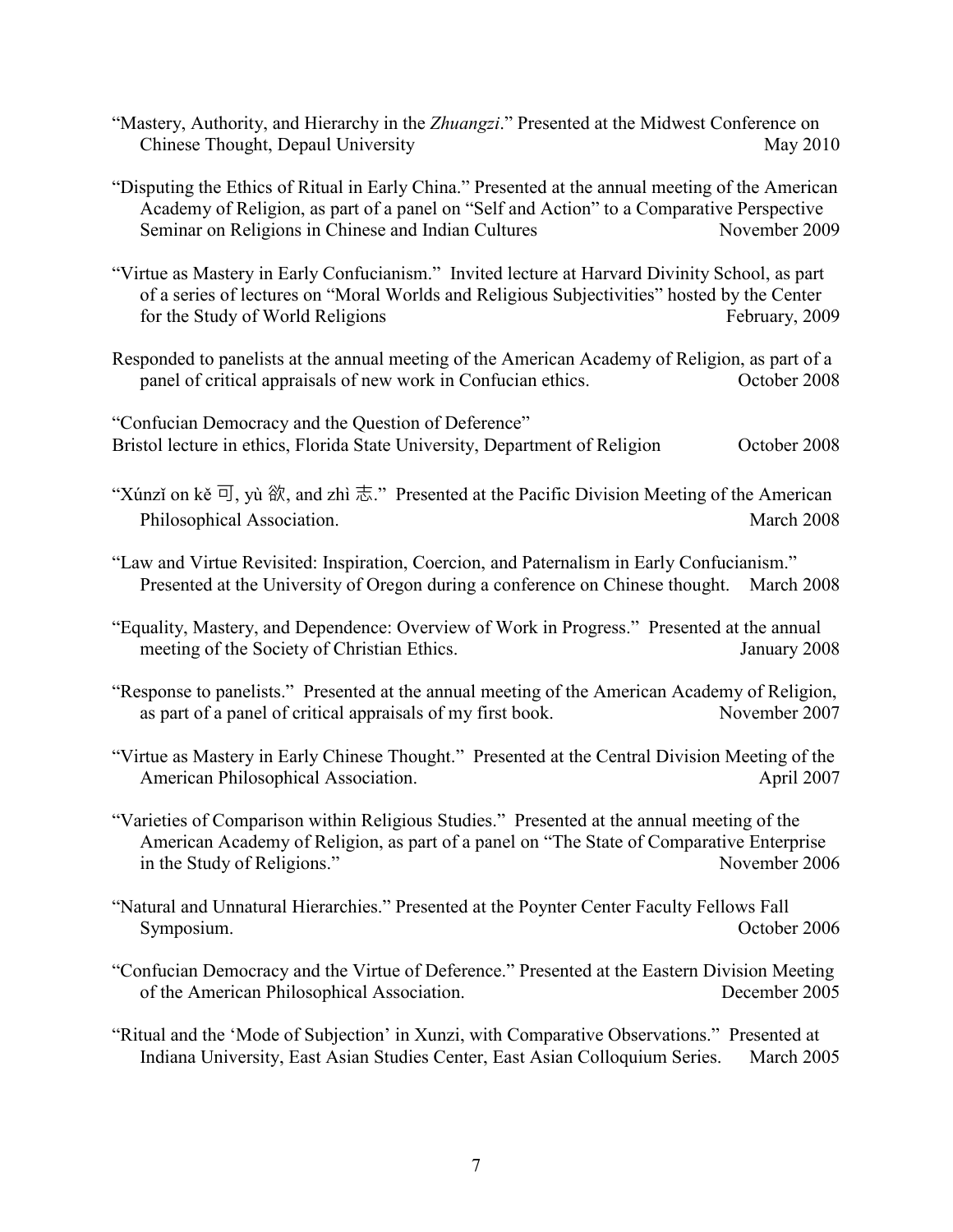- "Comparative Religious Ethics and the Problem of 'Human Nature.'" Presented at Indiana University, Department of Religious Studies. February 2004
- "Spiritual Exercises and the Grace of God: Paradoxes of Personal Formation in Augustine" Presented at the national meeting of the Society of Christian Ethics. January 2004

"'West' Implies 'East': Comparison and the Characterization of Distinctive 'Civilizations."" Presented at Georgetown University as one of four invited Provost's Seminars on "Western Civilization" and its role in the intellectual agenda of the contemporary academy.

December 2003

"The Problem of Human 'Nature': Contributions from Comparative Religious Ethics." Presented at Harvard Divinity School. December 2002

"Constructive Comparisons: Preliminary and Final Ends in Comparative Religious Ethics." Presented at the annual meeting of the American Academy of Religion. November 2002

- "Xunzi on Emotions." Presented at the Center for Chinese Studies, University of Michigan, for a conference on Xunzi, responding to a recent anthology of critical essays. March 2001
- "Xunzi on Ritual as a Spiritual Exercise." Presented at Davidson College, Department of Religion. January 2001
- "Overcoming Our Evil: Spiritual Exercises and Personhood in Augustine and Xunzi." Presented at Princeton University, Department of Religion. January 2001
- "Retrieving Diverse Traditions of Spiritual Exercises for Contemporary Religious Ethics." Presented at Georgetown University, Department of Theology. January 2001
- "The Continued Relevance of the Very Idea of a Conceptual Scheme to the Comparative Study of Religion." Presented at Congress 2000: The Future Of The Study Of Religion, a conference co-sponsored by Boston University and Harvard University. September 2000
- "Rationality in Xunzi." Presented to the Philosophy of Religion section at the annual meeting of the American Academy of Religion. November 1998
- "Toward a Social Ethic in Kierkegaard's Works of Love." Presented at the Mid-Atlantic regional meeting of the American Academy of Religion. March 1998
- "Comparative Religious Ethics and Contemporary Critique." Presented at the New England regional meeting of the American Academy of Religion. March 1996

## **TEACHING EXPERIENCE:**

#### **Indiana University** August 2004 – present

*Comparative Religious Ethics* (masters and doctoral level graduate) *Religion, Power, and Authority* (masters and doctoral level graduate)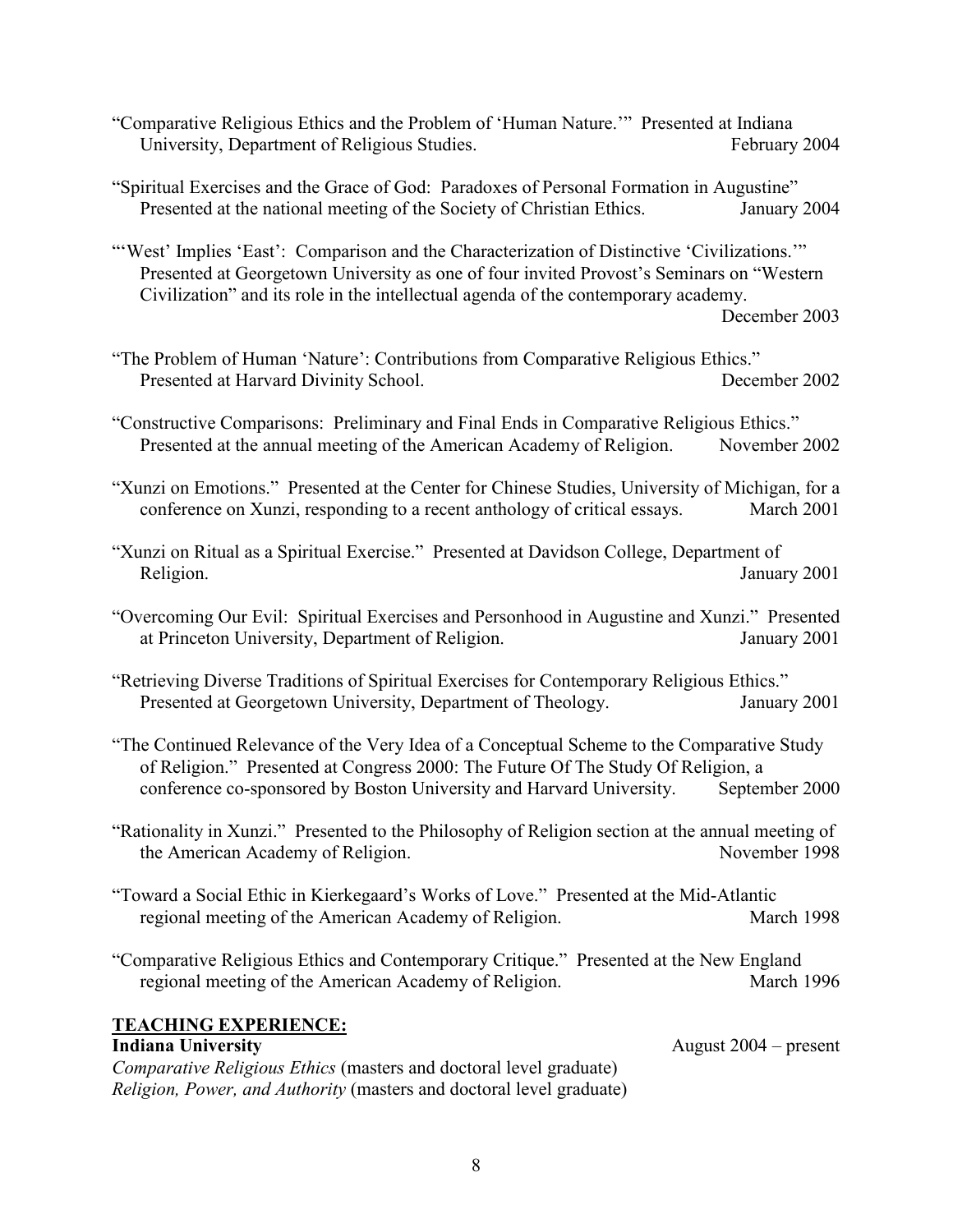*Practices of the Self* (masters and doctoral level graduate)

*Zhuangzi* (advanced undergraduate seminar/masters level graduate)

*Religion, Virtue, and the Good Life* (advanced undergraduate seminar/masters level graduate) *Religion and the Search for a Common Morality* (advanced undergraduate seminar/masters level

graduate)

*Self-Cultivation and Spiritual Exercises* (advanced undergraduate seminar/masters level graduate)

*Friendship, Benevolence, and Love* (intermediate undergraduate)

*Classical Chinese Thought* (intermediate undergraduate/masters level graduate)

*Conceptions of the Self, East and West* (introductory undergraduate)

*Religion, Ethics, and Public Life* (introductory undergraduate)

I have also taught 7 independent study/directed reading courses (6 for graduate students, 1 for undergraduates), and numerous graduate "piggyback" courses as supplements to existing courses, as well as participated regularly in a classical Chinese reading group organized by my students.

Graduate and undergraduate student advising:

- Doctoral advisee placement: Cheryl Cottine (Oberlin College, tenure track asst. prof., started 8/2014); Geoffrey Goble (University of Oklahoma, TT asst. prof., started 8/2016); Erik Hammerstrom (Pacific Lutheran University, TT asst. prof, started 8/2010); Jonathan Pettit (Purdue University, research/admin position, started 7/2014; University of Hawai'i, TT asst. prof., started 8/2017)
- Doctoral dissertation committee chair (5): Cheryl Cottine, Geoffrey Goble, Erik Hammerstrom (winner of the Stanley Weinstein Prize for the best doctoral dissertation on East Asian Buddhism written during 2008-2010), Jonathan Pettit (co-chair), Meng Zhang
- Doctoral dissertation committee reader (14): Joseph Bartzell, Susan Blake, Dongchoel Bin, David Boyd, Joshua Congrove, Diane Fruchtman, Naiyi Hsu, Mark King, Stephan Kory, Hassan Lacheb, Cuong Mai, Bharat Ranganathan, Faraz Sheikh, Mark Wilson

Doctoral qualifying examination committee chair (4): Cheryl Cottine, Geoffrey Goble, Erik Hammerstrom, Meng Zhang

Doctoral qualifying examination committee reader (12): Joseph Bartzell, Dongchoel Bin, David Boyd, Naiyi Hsu, Nicole Karapanagiotis, Stephan Kory, Hassan Lacheb, Jonathan Pettit (2 sets of exams), Bharat Ranganathan, Faraz Sheikh, Stephen Walker (University of Chicago), Nicole Willock

Master's thesis committee chair (2): Joy Brennan, Cheryl Cottine

Master's thesis committee reader (8): Paul Amato, Graham Bauerle, Brian Flaherty, Diane Fruchtman, Jeremy Gilmore, Paul Jackson, Laura Meyer, Sara O'Donnell

Undergraduate honors thesis primary advisor (3): Daniel Burnham, Ron Estes, Tim Swanger Undergraduate honors thesis reader (3): Maggie Downham, A.J. Goldman, Becky Winn

**Georgetown University** August 2001 – July 2004

*Christianity and Interreligious Dialogue* (senior capstone seminar for theology majors) *Friendship, Benevolence, and Love* (intermediate undergraduate) *Introduction to Chinese Religious Thought* (intermediate undergraduate) *The Problem of God* (introductory course in theology/religious studies)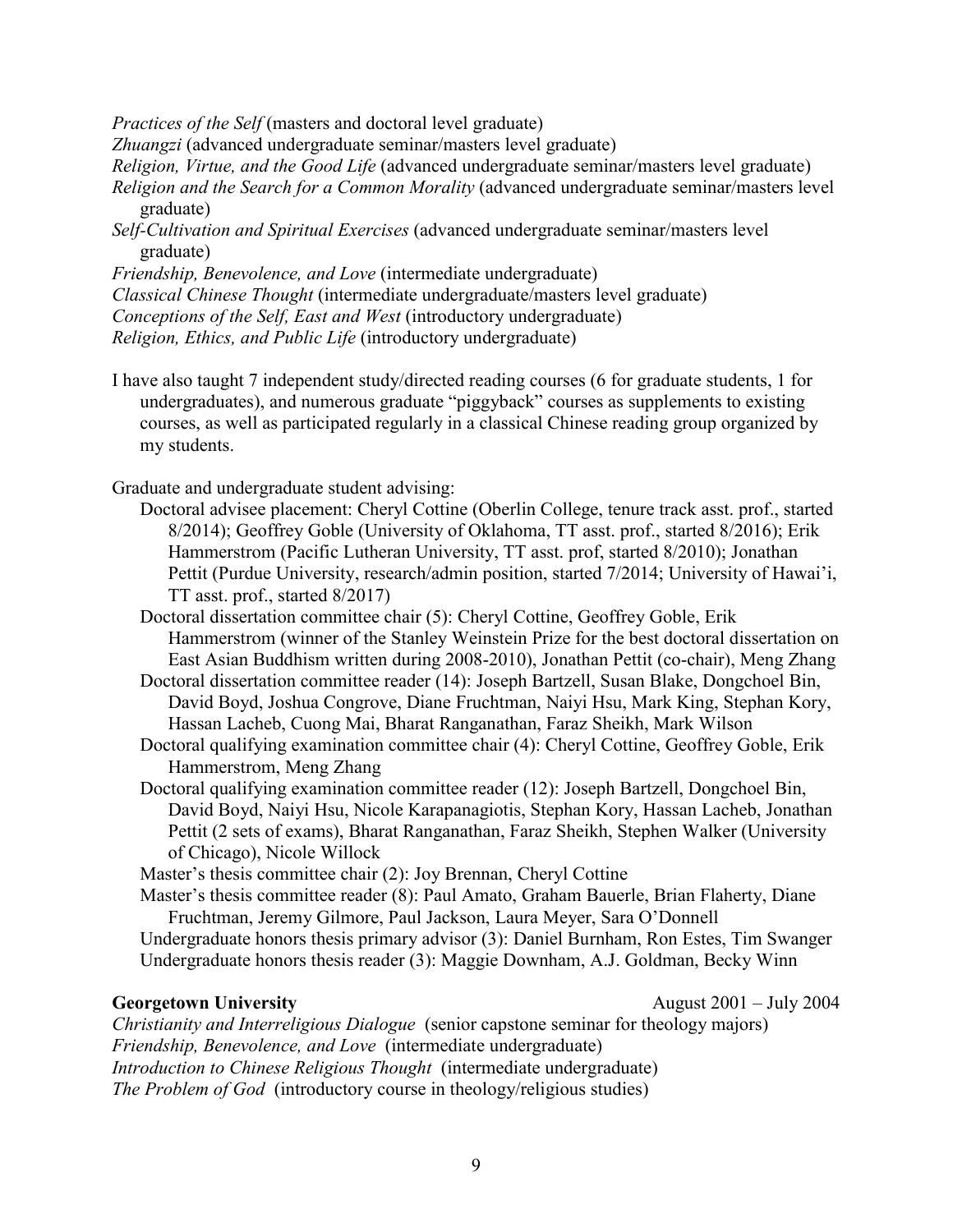**Jilin College of Electrification** Jilin City, P.R.C., July 1992 – June 1994 English Teacher in China with Volunteers in Asia. Taught English at a 3-year technical college in Manchuria. My students set provincial records for passage of standardized English tests.

# **OTHER ACADEMIC SERVICE:**

Service to the field: Associate Editor, *Journal of Religious Ethics* June 2011-December 2021 Member, Editorial Board, *Journal of Religious Ethics* January 2010-June 2011 Member, Advisory Board, rev. ed. of *Blackwell Companion to Religious Ethics* 2013-2017 Member, Nominations Committee, *Journal of Religious Ethics* November 2010-December 2011 Co-chair, Steering Committee, AAR Confucian Traditions group January 2017-December 2022 Member, Steering Committee, AAR CRE group January 2011-December 2011 Founder and Chair, Comparative Religious Ethics Group, a new unit in the American Academy of Religion September 2005-December 2010 Advisor to Routledge, *Comparative Religious Ethics*, Major Works Collection, ed. C. Matthews Routledge, 2015 Outside tenure referee 2011 Book manuscript referee for Columbia University Press, Georgetown University Press, Indiana University Press, Princeton University Press, Routledge Article referee for *Dao: A Journal of Comparative Philosophy, Journal of Chinese Religions, Journal of Military Ethics, Journal of Religious Ethics, Journal of the Society of Christian Ethics, Journal for the Study of Religion, Philosophy East and West* Member, Search Committee for a new editor of the *JSCE* January-September 2005 Editorial Assistant to S.B. Twiss for two ethics journals September 1999-August 2000 University service: Member, College Committee on Graduate Education 2016-2018, 2020-21 Member, Executive Committee, IU Consortium for the study of Religion, Ethics, and Society 2016-2019 Member, College Strategic Planning Committee (chair of the Staffing and Professional Development subcommittee) 2016-2017 Member, Arts and Humanities Committee, Provost's Strategic Planning Initiative 2013-14 Member, Curricular Working Group on Integrated Humanities for undergraduates 2013 Member, Steering Committee on the study of Religion, Ethics, and Society 2012-2013 Member, IU East Asian Studies Center Executive Committee 2009-2010 Member, IU Fulbright Committee 2007, 2008 Departmental service: Director of Graduate Studies (RS department) Spring 2012-2015 Director of Undergraduate Studies (RS department) Fall 2011 Co-chair, Community and Engagement Committee (RS department) 2011-12 Chair, Michael Ing tenure committee (RS department) 2016